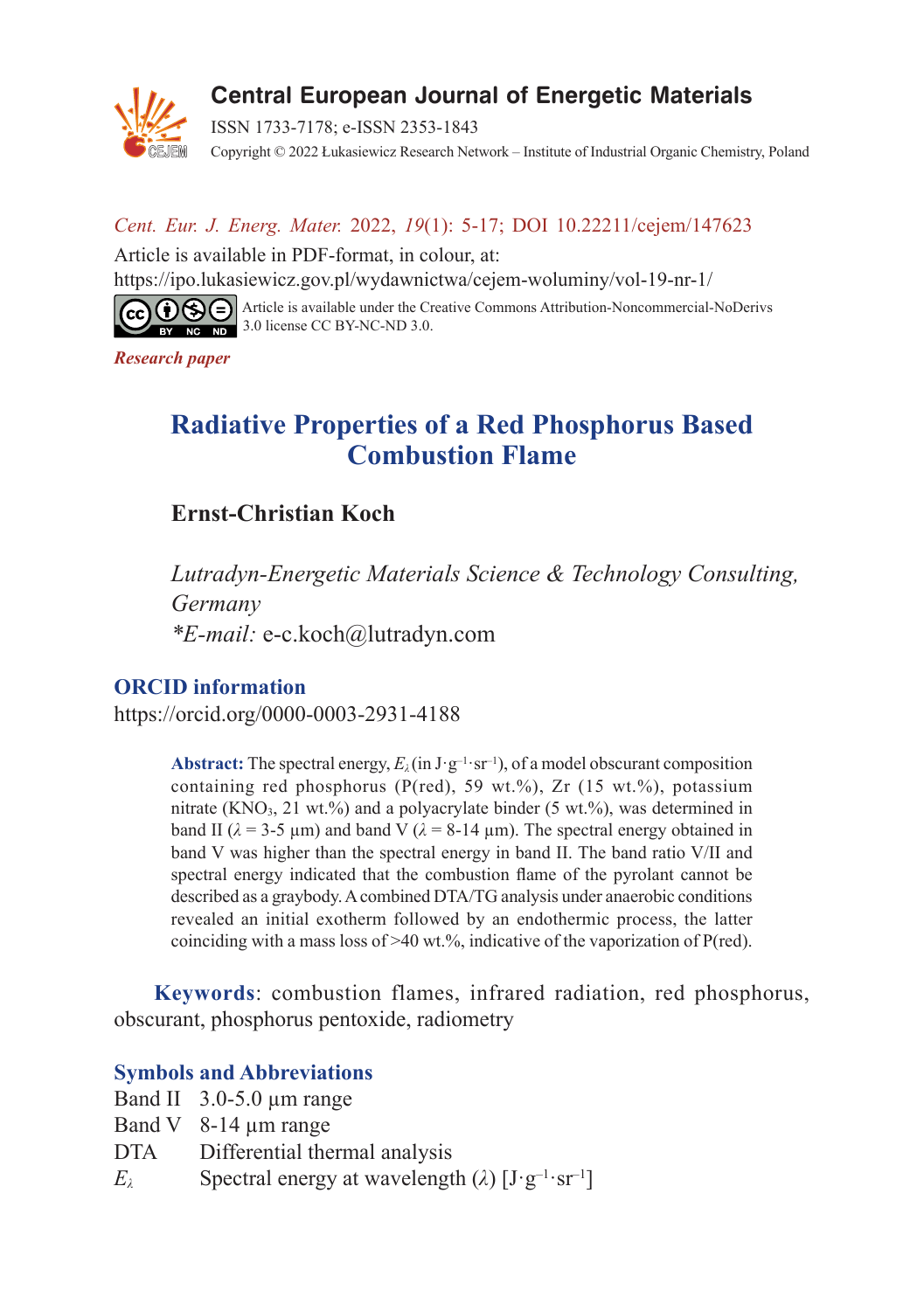| E.-C. Koch<br>6 |
|-----------------|
|-----------------|

| <b>MTV</b>              | Magnesium, Teflon®, Viton®, (standard blackbody infrared               |
|-------------------------|------------------------------------------------------------------------|
|                         | flare composition)                                                     |
| $m_{\rm res}$           | Residual mass $[g]$                                                    |
| $P(\text{red})$         | Red phosphorus                                                         |
| $T_{\rm ad}$            | Adiabatic combustion temperature [K]                                   |
| <b>TMD</b>              | Theoretical maximum density $\left[\text{g}\cdot\text{cm}^{-3}\right]$ |
| <b>TGA</b>              | Thermogravimetric analysis                                             |
| $\varLambda$            | Oxygen balance [wt.% oxygen]                                           |
| $\lambda$               | Wavelength $[µm]$                                                      |
| $\varTheta_\text{II/V}$ | Band II to band V ratio $[-]$                                          |
| $\tilde{\zeta}$         | Mass fraction [wt. $%$ ]                                               |
|                         |                                                                        |

### **1 Introduction**

Pyrolants containing high mass fractions of P(red) (*ξ* > 50 wt.%) serve to produce smoke in naval location markers [1] and multispectral obscurants [2]. In these formulations, the exothermicity of a primary reaction between a supplementary fuel and an oxidizer yields sufficient energy to volatilize the P to give both  $P_4$  and  $P_2$ , which then burn in a diffusion flame with the atmospheric oxygen to yield phosphorus pentoxide  $(P_2O_5)$ . If access to air is insufficient, phosphorus trioxide  $(P_2O_3)$  is formed as the major product. These oxides at high temperatures exist in an equilibrium with  $P_4O_6$ ,  $P_4O_{10}$ ,  $PO_2$ ,  $PO$ ,  $P$  and  $O_2$  [3]. The initial hydrolysis of these species with atmospheric moisture yields phosphinic acid  $(H_3PO_2)$ , diphosphoric acid  $(H_4P_2O_7)$  and other open chainpolyphosphoric acids( $H_{2n}P_nO_{3n+1}$ ), which all react consecutively with atmospheric moisture to finally yield orthophosphoric acid, the orthophosphoric acid then hydratizes further [4, 5].

While the obscuration properties of these formulations are well reported [6-10], the radiative properties of their combustion flames are not. It is therefore the objective of the present investigation to determine the radiative properties of the combustion flames of a model obscurant formulation containing P(red).

### **2 Materials**

#### **2.1 Safety note**

P(red) and Zr are substances that are extremely sensitive to electrostatic discharge. Therefore, all manipulations must be conducted with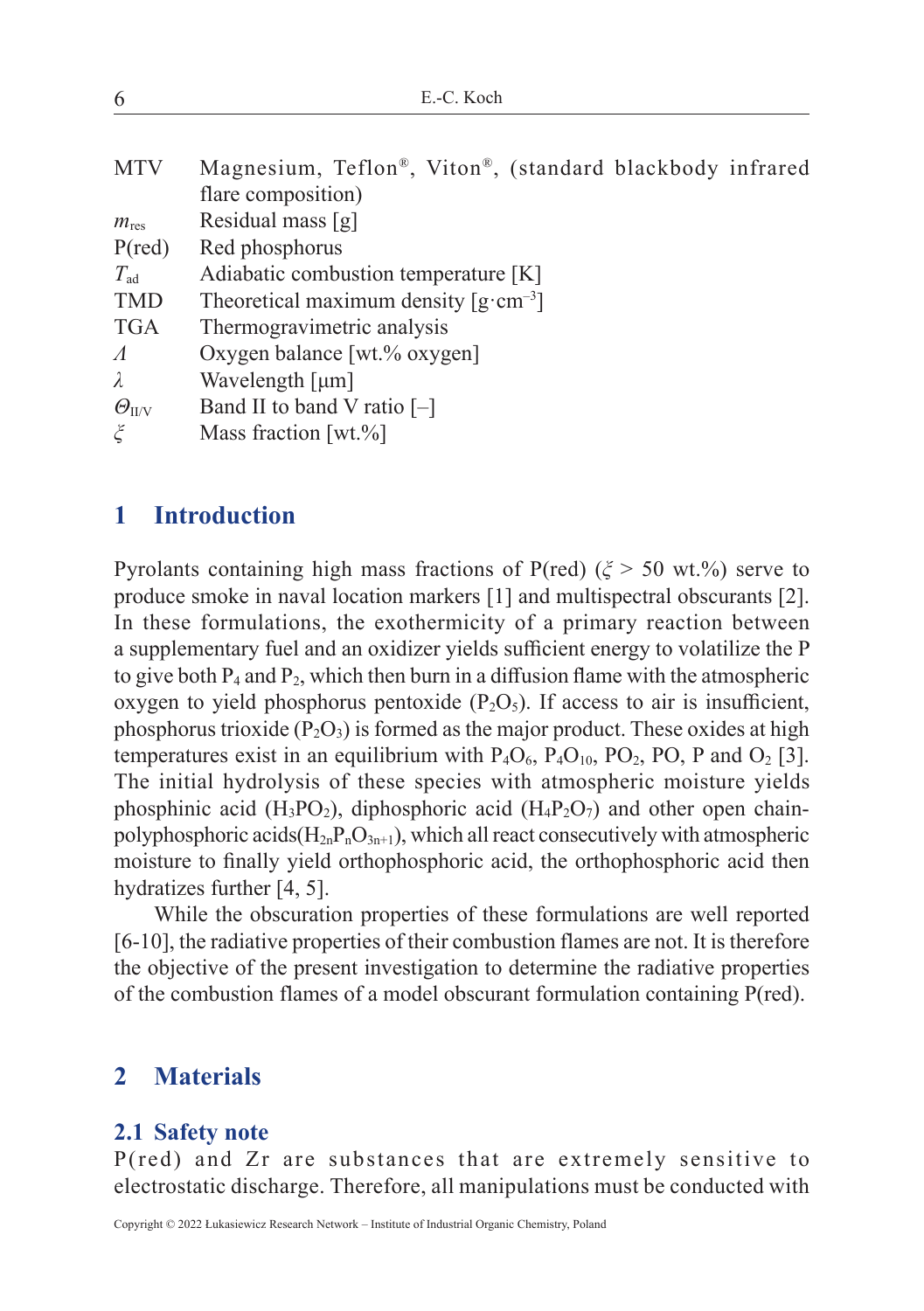electrically conductive and appropriately earthed equipment. As both P(red) and Zr also pose an extreme danger of fire, flameproof personal protective equipment, such as NOMEX™, PROBAN™ or comparable qualities with balaclava and face shield and protective gloves must be worn at all times when handling these substances. Personel handling these substances must wear electrically conductive shoes and an earthing wristband at all times. The final pyrotechnic formulations and the transient mixtures are also highly sensitive towards electrostatic discharge, friction and impact and must be handled accordingly. Though these formulations serve as slow burning obscurants under confinement, these formulations have been observed to transition to detonation and may yield a catastrophic response when present in larger amounts.

### **2.2 Tested materials**

Pyrotechnic compositions were prepared in the following composition ratios and from the following ingredients:

- P(red) (HB 801, Clariant): 59 wt.%,
- potassium nitrate (KNO<sub>3</sub>,  $\geq$ 99%, TROPAG): 15 wt.%,
- Zr (Grade GH, Chemetall): 21 wt.%, *(i)*  $Zr$  + Hf >98 wt.%; Hf ~ 2 wt.%, H 0.8 ±0.2 wt.%, *(ii)* grain size iaw Blaine:  $5.5 \pm 1 \mu m$ ,  $>99.9\%$  passes 325 mesh sieve, *(iii)* rim value combustion time:  $460 \pm 75$  s for 50 cm;
- polyacrylate binder: 5 wt.%.

Polyacrylate, Hytemp® 4454 (Zeon), was used for the formation of the polyacrylatebinder. Ethyl acetate was ≥99.5%, Ph EUR (Carl Roth). An oxygen underbalanced formulation (*Λ* = –88.86 wt.%) was derived from the disclosure in [11].

The formulation was prepared on a 1 kg batch size in a 5 L stainless steel planetary blender with a proprietary constructed water powered heating jacket, (Herbst Maschinenfabrik GmbH) equipped with a circumferential scraper from conductive polymer (Kalrez®).

P(red) was added to the blending bowl, which was connected to a thermostat and kept at 25 °C and wetted sufficiently with ethyl acetate to yield a pasty consistency after a few revolutions. The KNO<sub>3</sub>, which had initially been passed through a 50 µm sieve, was then added and more solvent was added to preserve the pasty consistency of the mix.

In a separate stainless steel bowl, Hytemp® chunks were dissolved overnight in ethyl acetate with some agitation from a magnetic stirring bar on an IKA magnetic laboratory blender. The Zr powder was added to the slightly opaque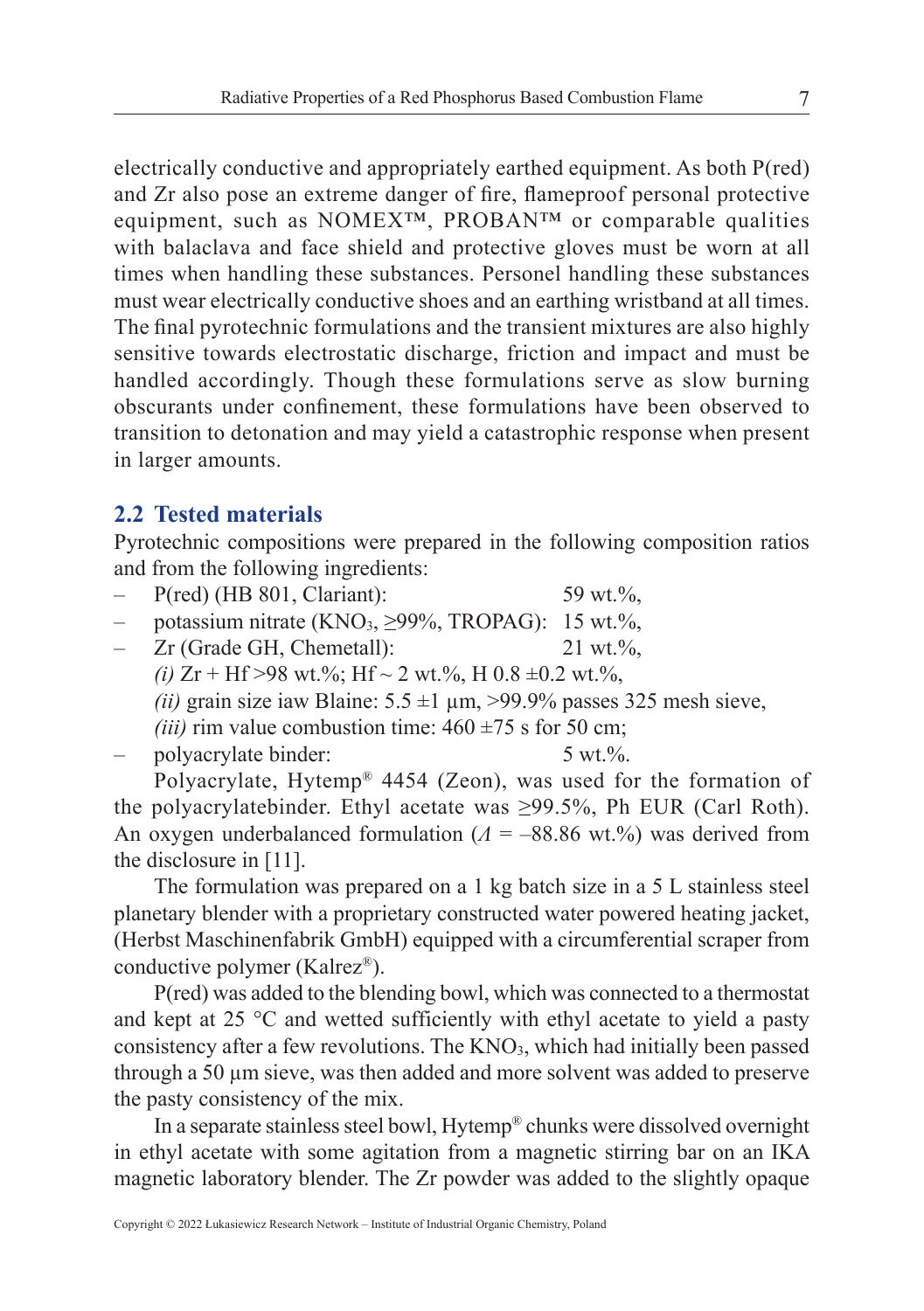lacquer and was mixed thoroughly. The magnetic stirring bar was removed and rinsed with solvent to remove residual Zr and lacquer.

The Zr lacquer dispersion was poured onto the top of the solvent moist P(red), KNO3 mix, and remaining lacquer was rinsed in with more ethyl acetate and scraped off from the bowl with an electrically conductive elastic spoon. The mix was then blended under safe conditions for 20 min with the heating jacket kept at 25 °C. An exhaust system carried away the emanating solvent fumes. At the end of the mixing period the composition appeared dark brown and had a crumbly morphology. It was removed from the mixing bowl and spread out as a layer ( $\leq$ 2.54 cm (1 inch) thick) on craft paper placed on a stainless steel sieve rack that was transferred to a ventilated heating cabinet supplied with warm air (30 °C, 50%RH).

After drying overnight ( $\geq$ 12 h), the formulation was separated into 40 g batches prior to pressing. The formulations were kept in the same cabinet until ready for consolidation. The consolidation was achieved in a Dunkes hydraulic press, at 20 tons using a cylindrical pressing mold (internal diameter 40 mm) with electropolished surfaces. Atotal of 22 pellets were pressed and tested from a 1 kg batch.

### **3 Test Methods**

#### **3.1 Radiometric tests**

The cylindrical pellets were placed on a heat resistant tile made of fire clay between stainless steel splint pins. Ignition was facilitated by a T15-electric igniter enhanced with a quickmatch fixed with adhesive tape on top of the pellets. The pellets were burned in a radiometric tunnel with a suction fan  $(3 \text{ m} \cdot \text{s}^{-1})$  air speed) removing the aerosol to the back of the pellet.

Upon airstream in the test tunnel the pellets yielded an orange yellow flame with dimensions  $\sim$ 15 cm (height) by  $\sim$ 15 cm (width). The radiometric performance was determined in two bands using band pass filters, for band II: (1.9-3.0  $\mu$ m), and band V: (8-14  $\mu$ m), with an IR radiometric system (RM 6600) and an uncooled pyroelectric detector RkP 575, all of Laser Probe, USA). The radiometer had been calibrated with a blackbody (SR-32, CI Electro-Optical Systems, Haifa, Israel) at *T* = 1000 K.

The radiometric readings (in  $W \cdot sr^{-1}$ ) in both channels were separately integrated and the results of 22 measurements were used to determine the mean values.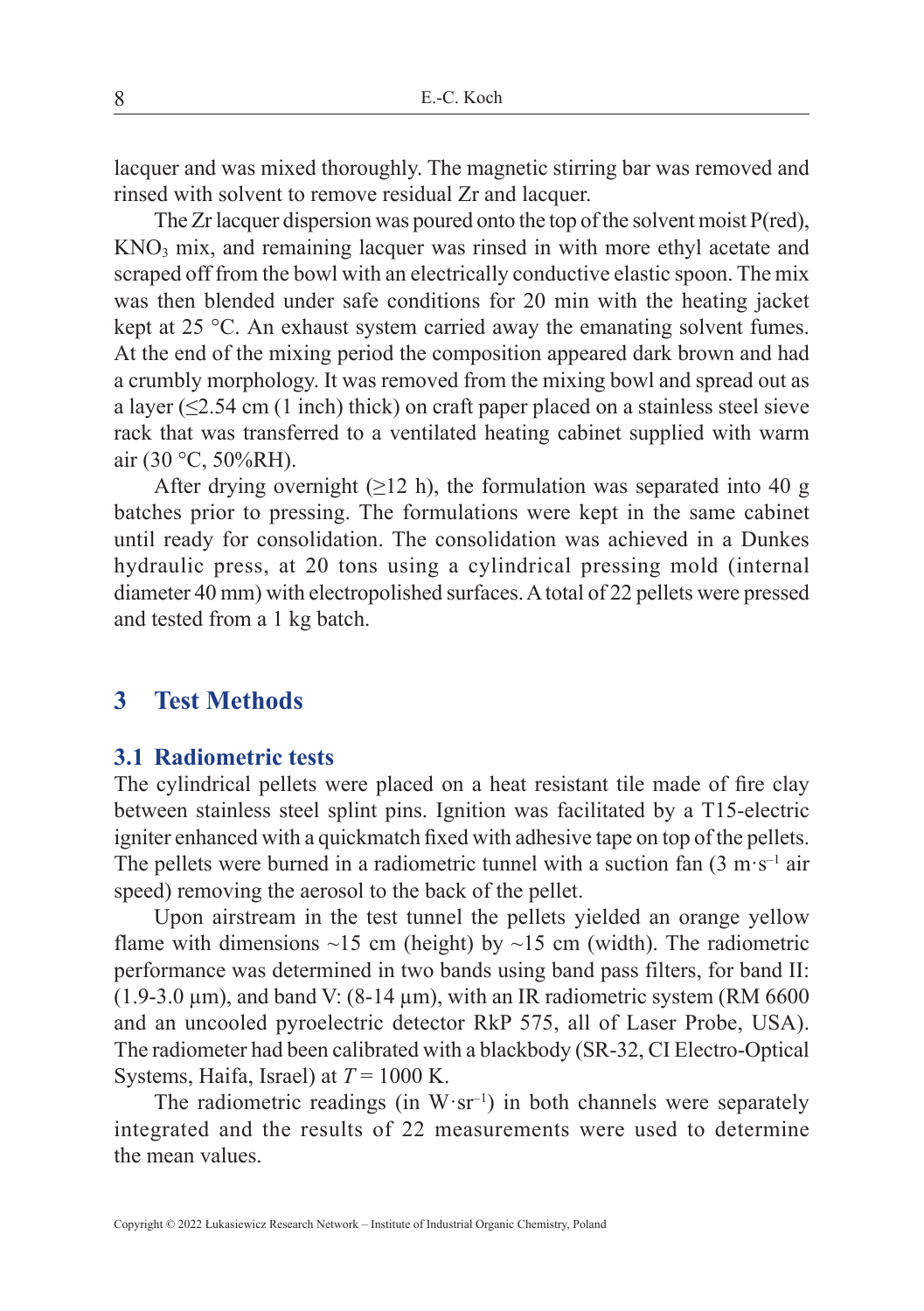#### **3.2 Thermoanalytical investigation**

A combined thermogravimetric and differential thermal analysis was carried out in a NETZSCH STA 449C. The purging rate was 150 mL/min Ar 5.9. The sample mass was 5 mg, the crucible was made from sintered  $Al_2O_3$ .

#### **3.3 Chemical analysis of the combustion residues**

Chemical analysis was conducted at Umweltlabor Westpfalz GmbH (Kaiserslautern, Germany). The sample of the burnt material was digested with aqua regia. The soluble fraction was analyzed with atomic absorption spectrometry (AAS) and flame emission spectrometry (FES). P was determined as molybdatovanadatophosphate. The insoluble fraction showed the presence of both a major amount of Zr and a minor amount of  $P \le 5$  wt.%) by means of X-ray fluorescence. No attempt was made to quantify these contents. The pellets were weighed both after pressing and after combustion. Out of 22 pellets, 5 disintegrated upon combustion/removal from the firing holder and were hence not measured.

### **3.4 Chemical equilibrium calculation**

A chemical equilibrium calculation at constant pressure was carried out with EkviCalc [12].

### **4 Results and Discussion**

P(red)-based obscurant formulations require a heat source based on a fuel/oxidizer mixture to effect volatilization of P(red) [2]. Many fuel/oxidizer combinations are feasible (Mg/PTFE, Mg/KNO<sub>3</sub>, ZrNi/CsNO<sub>3</sub>, B,Si/KNO<sub>3</sub>, *etc.*) and have been used in qualified ammunitions. However, not all of these are useful from the standpoint of investigating the properties of a P-based combustion flame, as both volatile (SiO [13],  $BO<sub>2</sub>$  [14]) or dispersed combustion products from a diffusion flame  $(C_{\text{(graphite)}}[15], SiO_2[16])$  could influence the radiative properties of the flame. Hence it was decided to study a system applying a secondary fuel that neither yields a diffusion flame to avoid ejection of condensed particles nor produces any volatile emitters. Therefore, Zr was chosen as the fuel as it does not satisfy Glassman's criterion for vapour phase combustion [17]. Oxidizer  $KNO<sub>3</sub>$ was selected, as  $Zr/KNO<sub>3</sub>$  pyrolants show little combustion flame and burn virtually pressure insensitively [18]. Although  $Zr/KNO_3$  react to form zirconium dioxide  $(ZrO<sub>2</sub>)$ , which has a high emissivity in the infrared [19], this will probably not be ejected with the P vapour and hence will not affect the combustion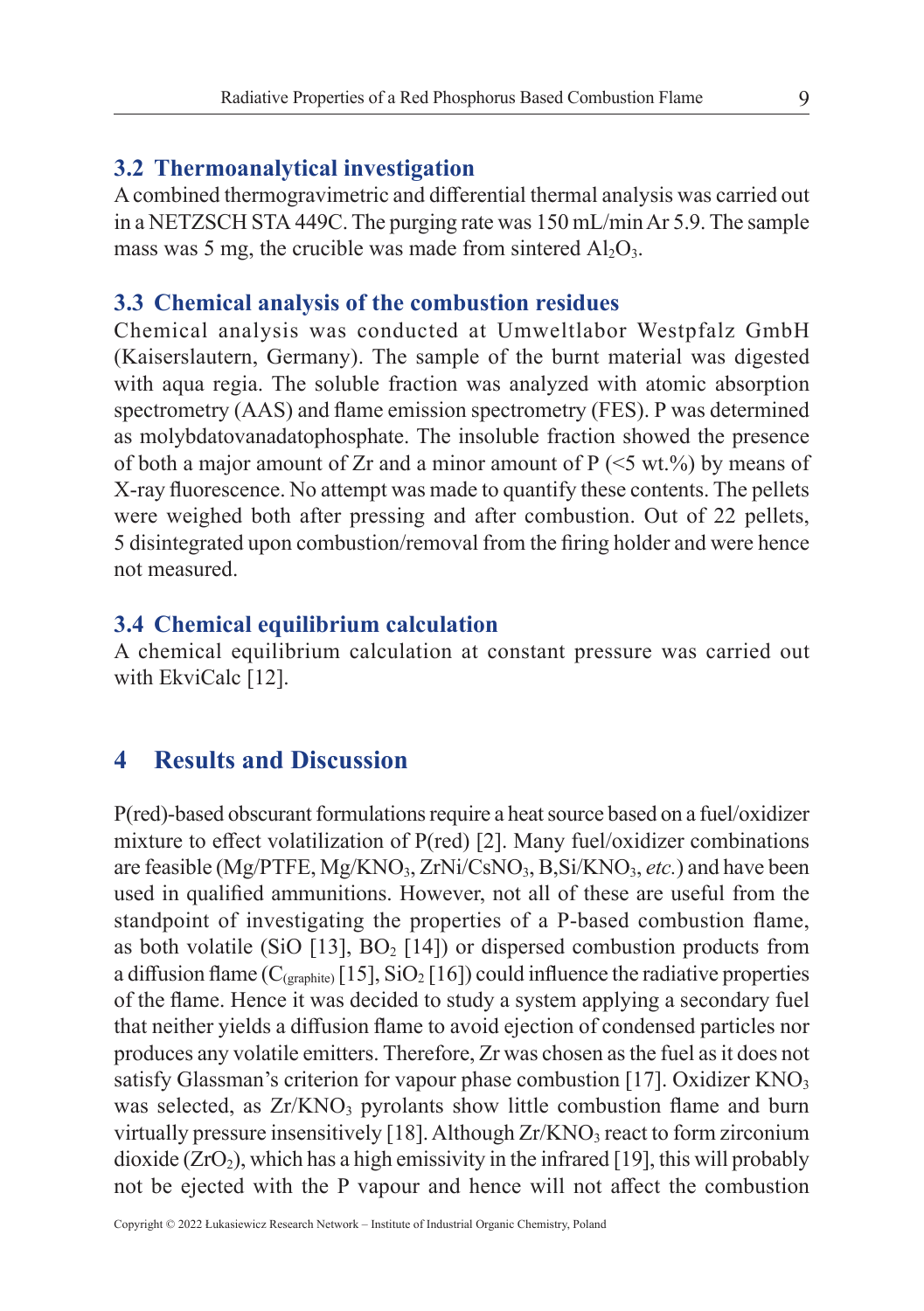flame emissivity. Furthermore, the products of possible side reactions, ZrP [20] and  $K_3PO_4$ , which may form in the primary reaction, are all refractory in nature and hence are unlikely to be dispersed into the flame, but rather sinter together.

The combined DTA and TG analysis of the formulation (Figure 1) indicated two major processes. An exothermic reaction with onset at 309 and peak 370 °C coincides with a mass loss of  $\sim$ 3 wt.%. In view of the thermal investigations reported in [18], it is reasonable to assign this to the combustion reaction between  $KNO<sub>3</sub>$  and Zr releasing nitrogen, which accounts for about 2% of the weight loss. An endotherm peak with an onset at 417 and peak 452  $^{\circ}$ C is associated with a mass loss of about 56%, which almost fits the amount of P(red) in the formulation.



**Figure 1.** Combined DTA (a) and TGA (b) of the formulation under Ar with high purge rate  $(150 \text{ mL}\cdot\text{min}^{-1})$ 

The weighing of the burnt pellets revealed a similar mass loss of 60%, being in good agreement with the DSC/TGA results. Chemical analysis of the combustion residue gave a P content of 3% in the part of the sample that dissolved in aqua regia  $(\sim 34 \text{ wt.}\%)$ , while the remainder, being insoluble in aqua regia, showed minor amounts  $(<5$  wt.%) of P by X-ray fluorescence, which however cannot be determined exactly. Assuming an overall mass fraction of 4% P in the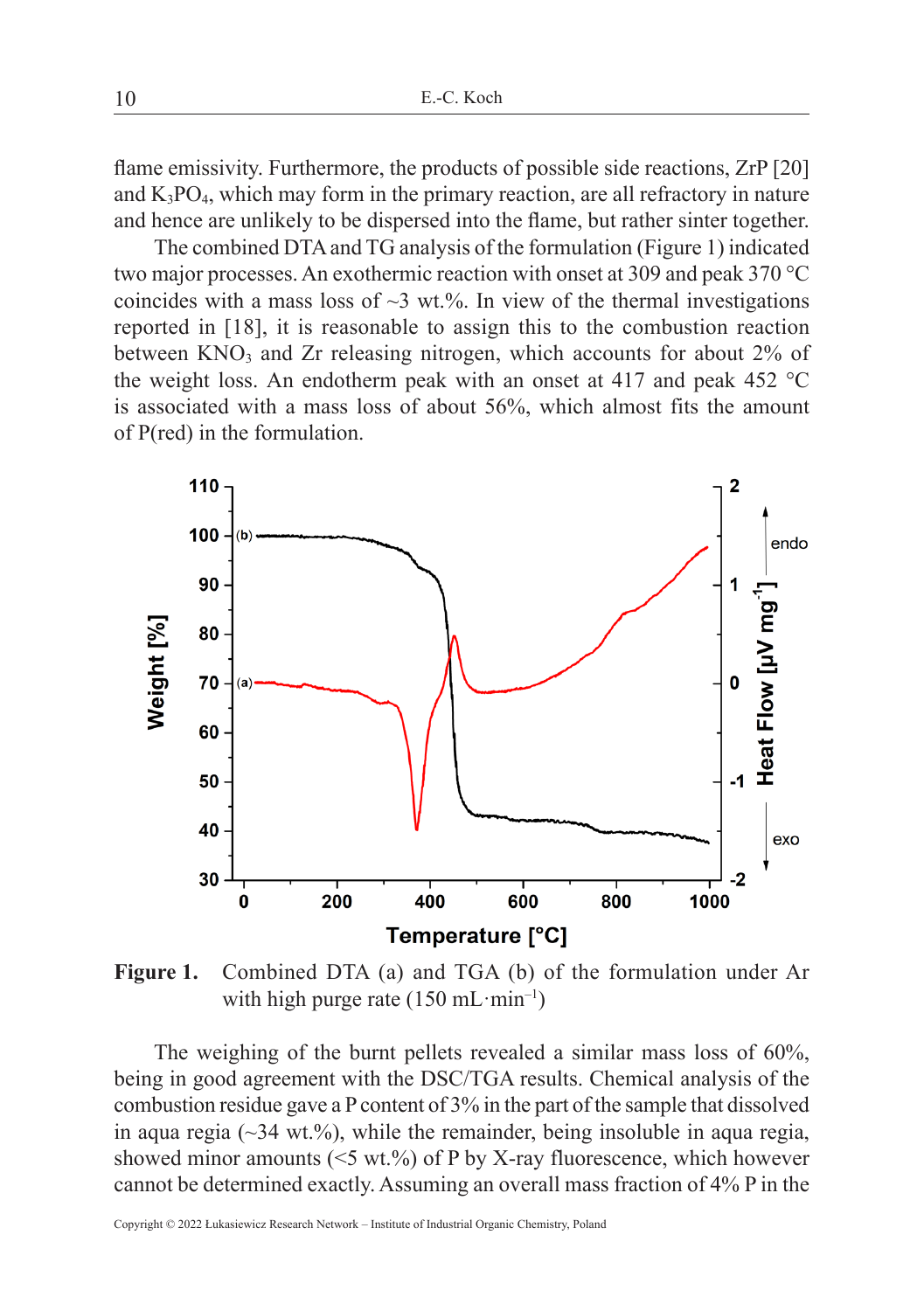combustion residue ( $m_{res}$  = 16.8 g), the actual mass of P released amounts to 23 g, which corresponds to 97.5 wt.% of the P originally contained in the formulation.

It is therefore assumed that the combustion starts in the condensed phase with a reaction between  $Zr$  and  $KNO<sub>3</sub>$ . This reaction yields  $ZrO<sub>2</sub>$ , K and nitrogen which accounts for the first decrease in mass.

$$
0.15\text{KNO}_3 + 0.23\text{Zr} \longrightarrow 0.225\text{ZrO}_{2(s)} + 0.075\text{N}_2 + 0.005\text{Zr}_{(s)} + 0.15\text{K}_{(s)} + Q \quad (1)
$$

The heat of reaction facilitates vaporization of the P (Equation 2), which on contact with air burns to form  $P_4O_{10}$  (Equation 3).

$$
1.905P(\text{red}) + Q \longrightarrow 0.476P_{4(g)} \tag{2}
$$

$$
0.476P_{4(g)} + air \longrightarrow 0.476P_4O_{10(g)} + Q
$$
\n(3)

In view of the residual P and K content in the burnt pellets (Table 1) it can be assumed that some  $KNO_3$  reacts with P to give  $K_3PO_4$  (see Table 4).

| Table 1.<br>Chemical composition of the burnt pellets based on dry mass |
|-------------------------------------------------------------------------|
|-------------------------------------------------------------------------|

| Element. | Content [wt.%] |  |
|----------|----------------|--|
|          |                |  |
|          |                |  |

The combustion process of consolidated P rich formulations is peculiar, in that the pellets do not show a receding burning surface area. Instead, the approximate geometrical dimensions of a pellet are retained during combustion, with only a slight expansion along the pressing axis taking place. This is because P impedes the hydrocarbon combustion by quenching radicals and trapping oxygenated species[21], leaving mainly a porous carbon-rich residue. Thus, the porous binder matrix mainly serves as a diffusion aid and flame holder for the burning Pvapour.

Table 2 lists the mean spectral energy,  $E_\lambda$ , of the formulation in band II and band V determined from the instrumented burns in a flare test tunnel.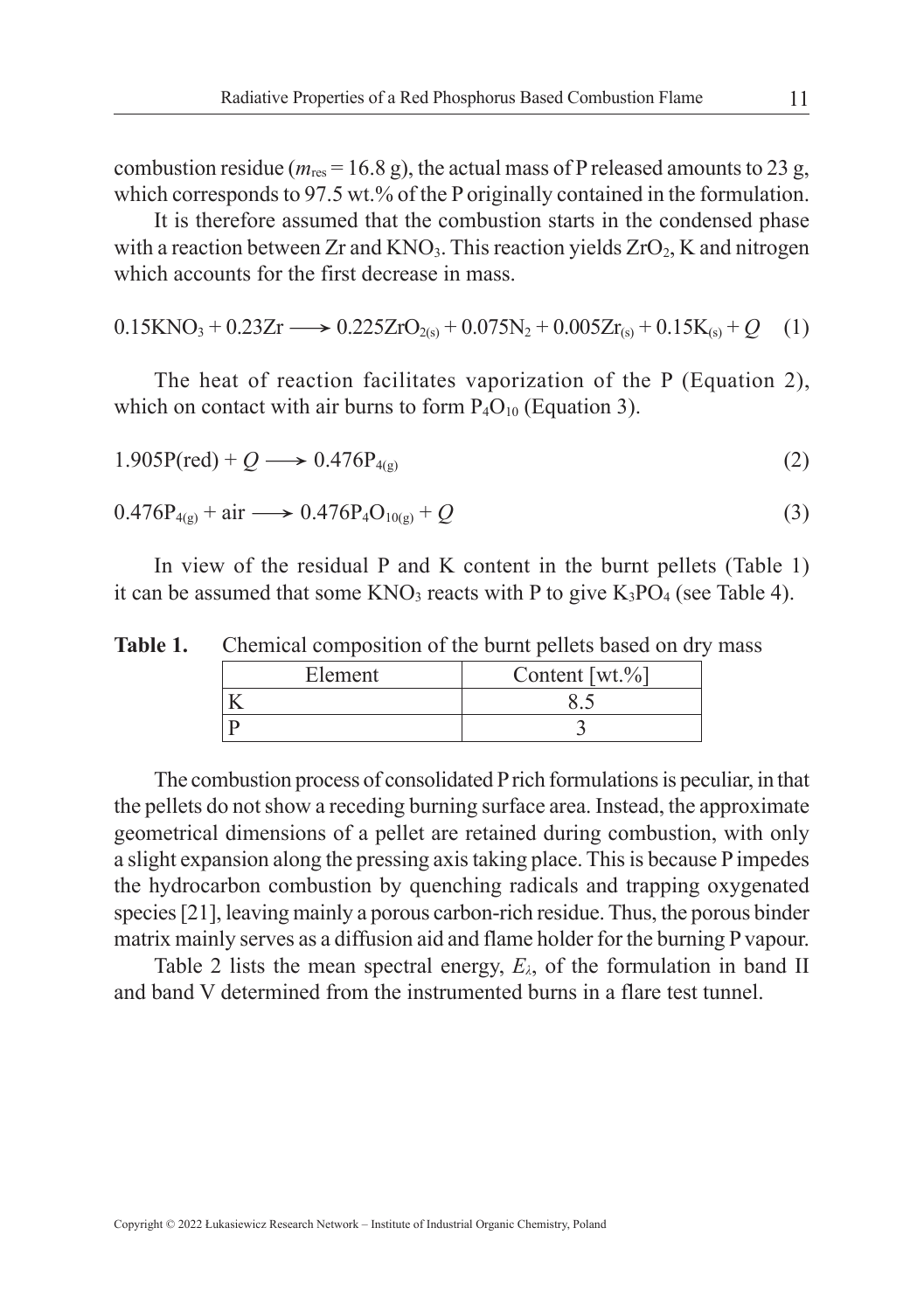| Table 2. Radiometric properties of RP-based pyrolant consolidated |
|-------------------------------------------------------------------|
| at 25 tons $(76\% \text{ TMD})$                                   |

| Parameter                    | Unit                                                            | Value          |
|------------------------------|-----------------------------------------------------------------|----------------|
| Experimental density (% TMD) | $g \cdot cm^{-3}$                                               | 1.9 (76)       |
| <b>TMD</b>                   | $g \cdot cm^{-3}$                                               | 2.488          |
| $E_{\mathrm{band \, II}}$    | $J \cdot g \cdot sr^{-1}$                                       | $51.0 \pm 2.7$ |
| $E_{\text{band V}}$          | $\overline{\mathbf{J} \cdot \mathbf{g} \cdot \mathbf{sr}^{-1}}$ | $65.0 \pm 3.5$ |
| $\varTheta_{\rm VII}$        |                                                                 | - 27           |

While there is plenty of data in the public domain on the spectral energy in band II (the present value compares nicely with second generation spectral flare formulations [22]), there is very little information to be found about band V spectral energies for flare formulations. Yayla [23] systematically investigated the influence of various additives on the spectral energy of MTV (59/27/14) in three wavebands. Yayla reported spectral energies in a band a little narrower than the present band V ( $\lambda = 8{\text -}10 \text{ }\mu\text{m} = 1.9 \text{ J}\cdot\text{g}^{-1}\cdot\text{sr}^{-1}$ ) and the corresponding band II energy (78  $J·g<sup>-1</sup>·sr<sup>-1</sup>$ ) [23].

The intensity ratio between two bands of a black- or gray-body radiator can be used to derive its temperature [24]. While P(red)-based flames cannot be described as a graybody in the visible [25], it has been reported that they emit graybody radiation in the infrared range [26]. A corresponding determination was therefore attempted. For a range of temperatures, the radiance  $(W \cdot m^{-2} \cdot sr^{-1})$ in band II and band V and the corresponding ratio  $\Theta_{\text{CB}}$  were calculated with Planck's law [27] (see Figure 2 and Table 3).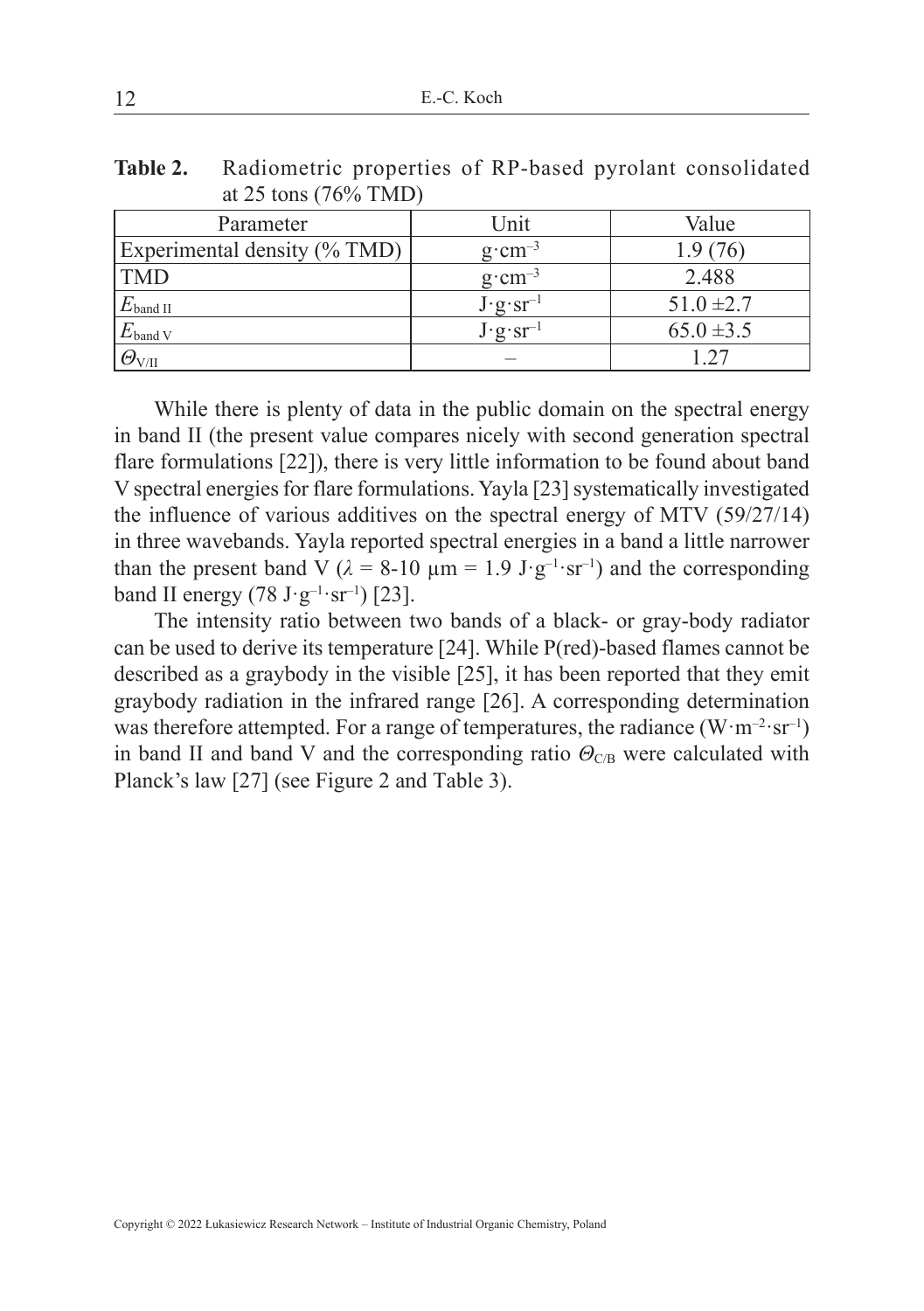

**Figure 2.** Radiance for a blackbody  $(\varepsilon = 1.0)$  in band II (3-5  $\mu$ m) and band V (8-14 µm) and the ratio between the bands as a function of its temperature

| Parameter              | Unit                           | Value |
|------------------------|--------------------------------|-------|
| Temperature            |                                | 580   |
| Band II $(3-5 \mu m)$  | $W \cdot sr^{-1} \cdot m^{-2}$ | 445.2 |
| Band V $(8-14 \mu m)$  | $W \cdot sr^{-1} \cdot m^{-2}$ | 563.5 |
| $\varTheta_{\rm V/II}$ |                                |       |

**Table 3.** Radiance and band ratio for a blackbody at  $T = 580$  K

The observed band ratio,  $\Theta_{V/I}$ , fits an ideal blackbody radiator at  $T = 580$  K. Without doubt, this temperature is far too low to account for the actual combustion temperature.

The calculated adiabatic combustion temperature  $(T_{ad})$  (Figure 3) for the pyrolant itself is already much higher ( $T_{ad} = 1366$  K), and the diffusion flame of the primary combustion products  $(P_{4(g)}, P_{2(g)}, PN_{(g)}, CO, H_2, etc.)$  yields between  $T_{ad} = 1400-2400$  K depending on the amount of air entrained into the primary combustion plume (Table 4). This is in good accord with experimental findings by Koch [28, 29], who reported combustion flame temperatures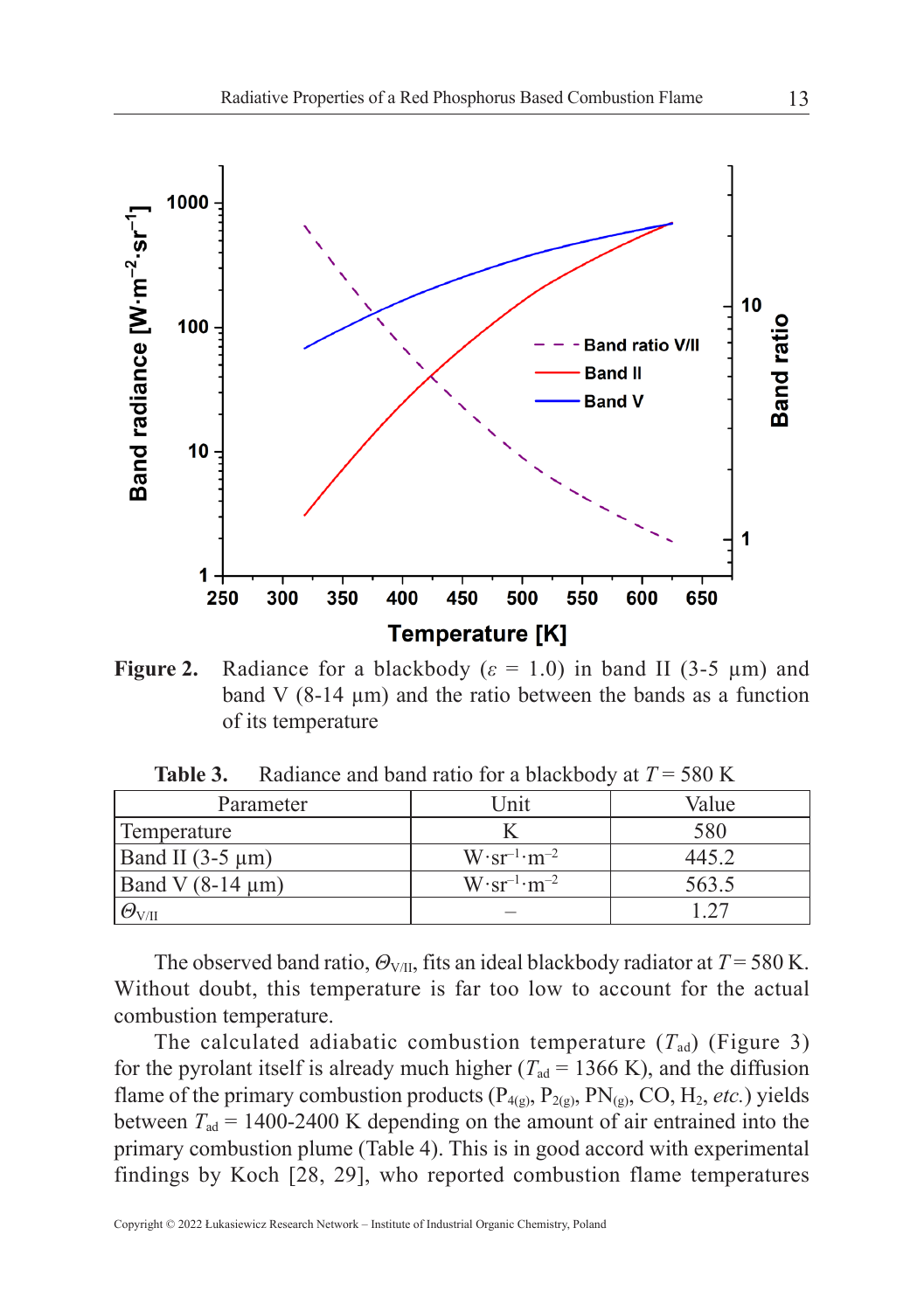for a P(red) rich incendiary B299 ( $P_{(red)}/Mg = 75/25$ ) of 1473 K. Table 4 lists the major species(residue 0.0001) calculated with the EkviCalc code under isobaric conditions (pressure 0.1 MPa).

| Condensed species |               | Gaseous species |               |
|-------------------|---------------|-----------------|---------------|
| Species           | Mass fraction | Species         | Mass fraction |
| $ZrO_{2(s)}$      | 0.2026        | $P_{4(g)}$      | 0.3555        |
| $K_3PO_{4(s)}$    | 0.1468        | $P_{2(g)}$      | 0.1304        |
| $C_{(graphite)}$  | 0.0160        | $H_{2(g)}$      | 0.0038        |
|                   |               | $PN_{(g)}$      | 0.0826        |
|                   |               | CO              | 0.0164        |
|                   |               | $CHP_{(g)}$     | 0.0243        |
|                   |               | $N_2$           | 0.0072        |
|                   |               | $HCP_{(g)}$     | 0.0049        |
|                   |               | $P_4O_{6(g)}$   | 0.0094        |
|                   |               |                 |               |

**Table 4.** Chemical compositions



Figure 3. *T*<sub>ad</sub> for the primary gaseous combustion products mixed with different air ratios, calculated with the EkviCalc code [12]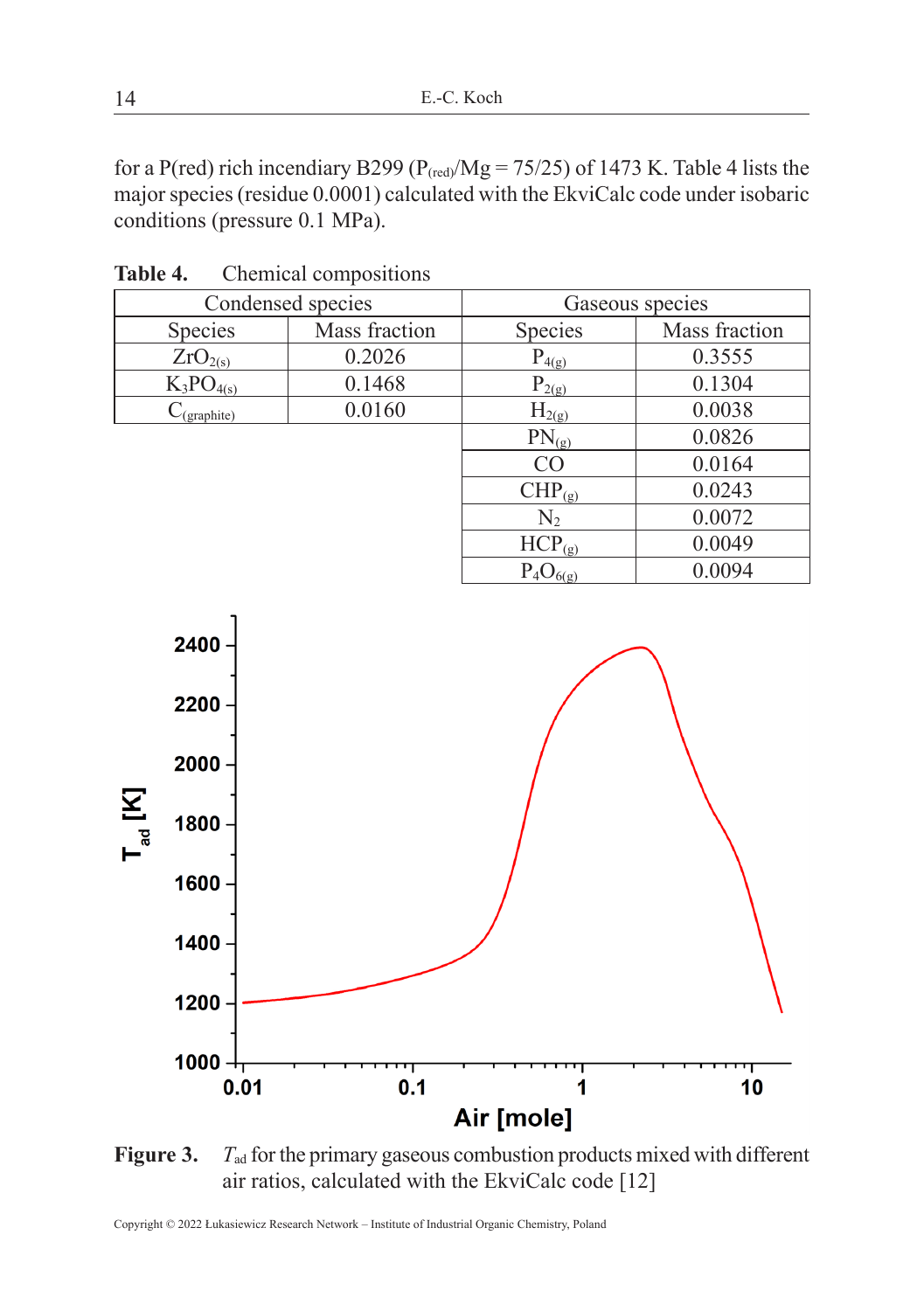In addition, the predicted radiance values at the corresponding temperatures are too low by two orders of magnitude to yield the actual measured radiant intensity. Hence, it has to be concluded that, unlike previous assumptions, the radiative properties of the combustion flame of P in the infrared range cannot be approximated by a graybody type radiator, but must be based on selective emission.

As the investigated formulation contains a hydrocarbon binder, it has to be taken into account that the emission spectra of these combustion flames yield spectra which are dominated by a strong  $CO_2$  band at  $\lambda = 4.4 \mu$ m and only very weak signals in the 6-15 µm range [30].

The band strength of the 15  $\mu$ m-CO<sub>2</sub> band is less than 1/10 of that of the intensity of the 4.4 µm band [31]. The intensity ratio between the 3-5 range and the 8-14  $\mu$ m range in these spectra,  $\Theta_{V/I}$ , is about 10. It is hence obvious that the radiant energy obtained in the 8-14 µm band in the present investigation cannot stem from  $CO<sub>2</sub>$ .

### **5 Conclusions and Outlook**

- ♦ The combined DTA/TG analysis of the pyrolant shows that the combustion proceeds in the condensed phase with the exothermic reaction of  $KNO<sub>3</sub>$  with both Zr and some P, and a concomitant vaporization of the remaining P.
- ♦ The combustion flame of a P(red) rich pyrolant yields intense infrared radiation in both the 3-5 and 8-14 µm bands. The combustion flame of P(red) cannot be described as a graybody radiator, but must be considered as a selective radiator.
- Current spectroscopic measurements are therefore addressing the nature of the selective radiation from P(red)-based flames.

### **References**

- [1] Vine, T.A.; Fletcher, W. An Investigation of Failures to Function of a Red Phosphorus Marine Marker. *Proc. 29th Int. Pyrotech. Semin.*, Westminster, CO, USA, **2002**, pp. 477-490.
- [2] Koch, E.-C. Special Materials in Pyrotechnics: V. Military Applications of Phosphorus and its Compounds. *Propellants Explos. Pyrotech.* **2008**, *33*: 165-176.
- [3] Heinz, D.; Asijew, R.G.; Müller, I.F.; Kauschka, G. On the Theory and Practice of Phosphorus Oxidation. *Pure & Appl. Chem.* **1980**, *52*: 825-842.
- [4] Snelson, A. *An Investigation of a Cryogenic Matrix Isolation Approach for*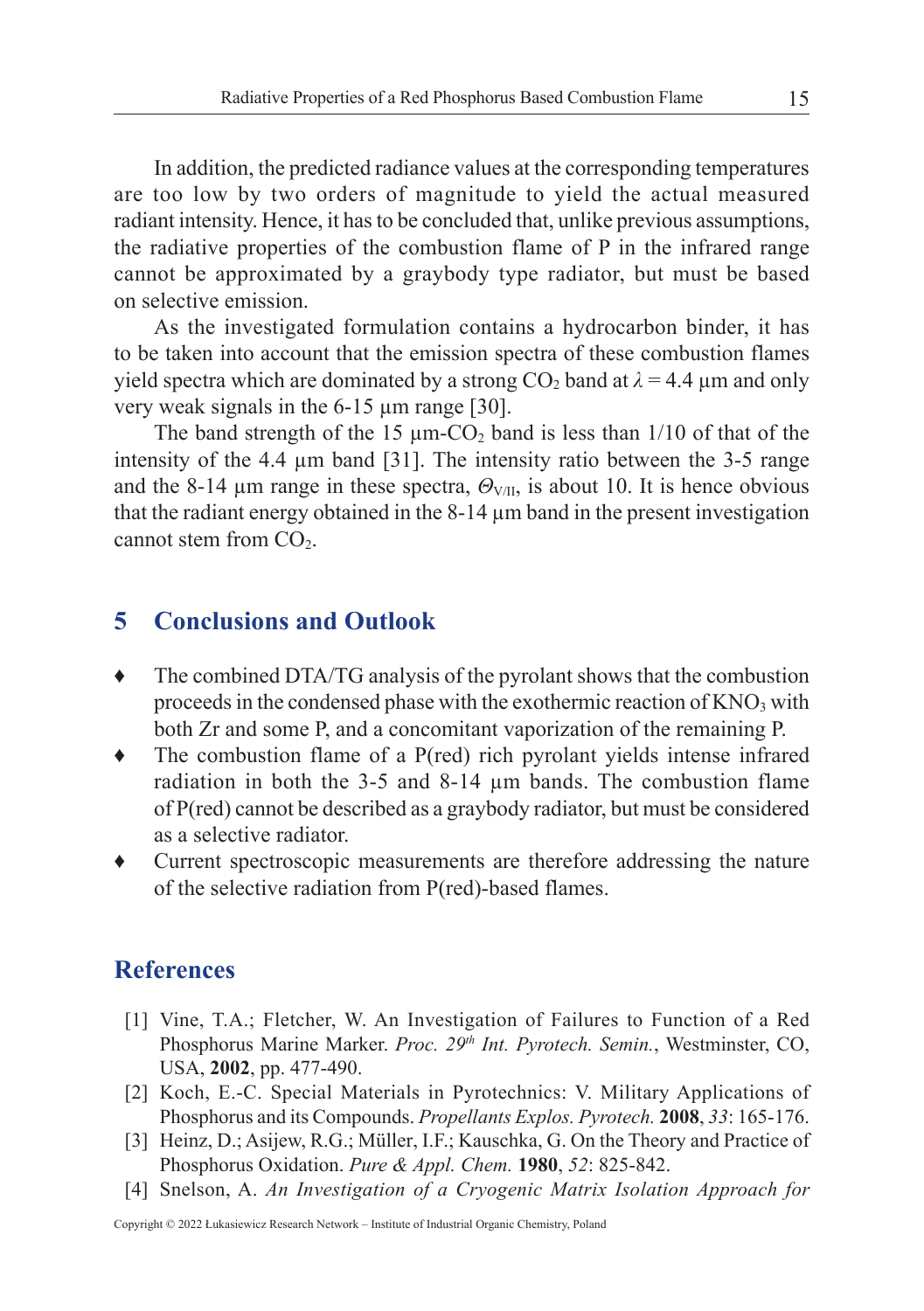*Characterizing Phosphorus Acid Aerosol.* US Army Armament, Munitions & Chemical Command, Aberdeen Proving Ground, Report CRDC-CR-84050, MD, USA, **1984**, p. 58.

- [5] Klusáček, L.; Navrátil, P. The Use and Application of Red-Phosphorus Pyrotechnic Composition for Camouflage in the Infrared Region of Radiation. *Propellants Explos. Pyrotech.* **1997**, *22*: 74-77.
- [6] Milham, M. *A Catalog of Optical Extinction Data for Various Aerosols/Smokes. Aberdeen Proving Ground.* Report ED-SP-77002, MD, USA, **1976**, p. 86.
- [7] Carlon, H.R.; Anderson, D.H.; Milham, M.E.; Tarnove, T.L.; Frickel, R.H.; Sindoni, O.I. *Infrared Extinction Spectra of Some Common Liquid Aerosols*. Aberdeen Proving Ground, Report ED-TR-77006, MD, USA, **1976**, p. 33.
- [8] Milham, M.E.; Anderson, D.H.; Frickel, R.H. Infrared Optical Properties of Phosphorus-derived Smoke. *Appl. Opt.* **1982**, *21*: 2501-2507.
- [9] Sordoni, N.; Heard, W.; Rouse, W. *Pyrotechnic Smoke Analysis, Volume I.* Edgewood Research, Development & Engineering Center, Report ERDEC-TR-129, MD, USA, **1993**, p. 51.
- [10] Cudziło, S. Studies of IR Screening Smoke Clouds. *Propellants Explos. Pyrotech.* **2001**, *26*: 12-16.
- [11] Koch, E.-C.; Dochnahl, A. *Pyrotechnic Active Mass for Producing an Aerosol Highly Emissive in the Infrared Spectrum and Impenetrable in the Visible Spectrum.*  Patent EP 1173394, **1999**.
- [12] Noläng, B. *EkviCalc, version 4.6.1*. BeN Systems, **2017**.
- [13] Smit, K.J.; de Yong, L.V.; Gray, R. Observation of Infrared Emission Spectra from Silicon Combustion Products. *Chem. Phys. Lett.* **1990**, *254*: 197-202.
- [14] Smit, K.J.; Hancox, R.J.; Hatt, D.J.; Murphy, S.P.; de Yong, L.V. Infrared Emitting Species Identified in the Combustion of Boron-based Pyrotechnic Compositions. *Appl. Spectr.* **1997**, *51*: 1400-1404.
- [15] Koch, E.-C. *Metal-Fluorocarbon Based Energetic Materials*. Wiley-VCH, Weinheim, **2012**, pp. 162-164.
- [16] Andreotti, J.; Hirschman, A. *Infrared Decoy Method Using Polydimethylsiloxane Fuel*. Patent US 5343796, **1994**.
- [17] Glassman, I.; Yetter, R.A. *Combustion.* 4th Ed., Academic Press, Amsterdam, **2009**, p. 496.
- [18] Miyata, K.; Kubota, N. Combustion of Ti and Zr Particles with KNO3. *Propellants Explos. Pyrotech.* **1996**, *21*: 29-35.
- [19] Whiston Jr., M.E. *Handbook of the Infrared Optical Properties of Al<sub>2</sub>O<sub>3</sub>, Carbon, MgO and ZrO<sub>2</sub>*. Vol. I, SAMSO-TR-75-131, The Aerospace Corporation, El Segundo, CA, USA, **1975**, p. 471.
- [20] Li, Z.; Chen, N.; Wang, J.; Li, P.; Guo, M.; Wang, Q.; Li, C.; Wang, C.; Guo, T.; Chen, S. Efficient Reduction of Nitric Oxide Using Zirconium Phosphide Powders Synthesized by Elemental Combination Method. *Sci. Rep.* **2017**: 13044.
- [21] Braun, U.; Schartel, B. Flame Retardant Mechanisms of Red Phosphorus and Magnesium Hydroxide in High Impact Polystyrene. *Macromol. Chem. Phys.* **2004**,